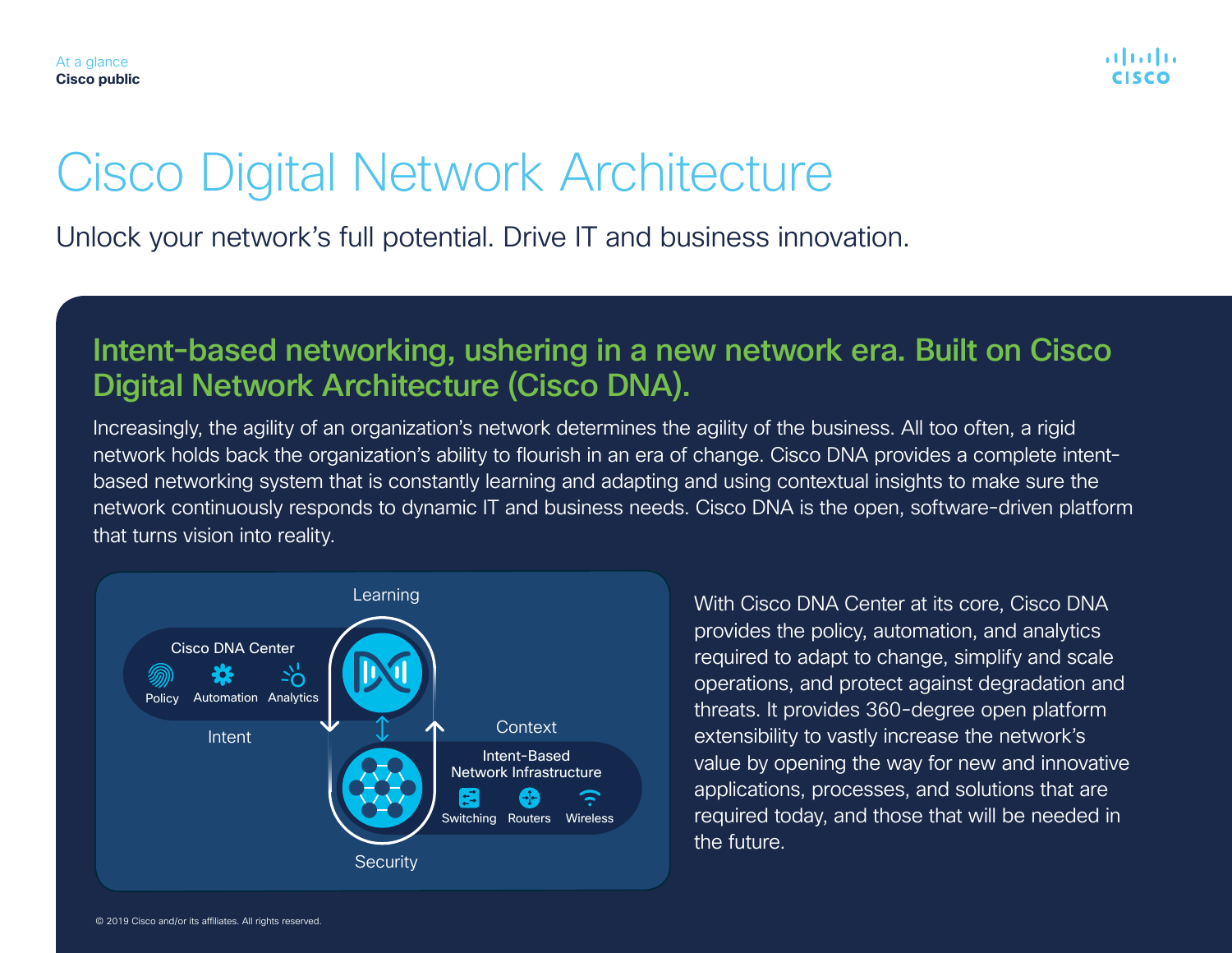### Cisco DNA guiding principles

- **Security** everywhere, turning the network into a sensor and enforcement system that identifies and contains risk and threats, even in encrypted traffic
- **Centralized,** cloud-enabled management to design, provision, enable policy, and assure network services
- **Open** platform capabilities that allow the network to understand the needs of the business and integrate the network into IT and business processes
- **Automation** to simplify operations and accelerate policy enforcement consistently and reliably across all devices in access, campus, and WAN networks
- **Assurance** to proactively predict performance and remediate problems through machine learning and correlations for business insights and operational efficiencies
- **Intent-ready** physical and virtual infrastructure to make sure all your switches, routers, and access points can support the latest software innovations, today and into the future

## Cisco DNA solutions and products

### **Cisco DNA Center**

An intuitive command and control center acts as the core of an intent-based network, providing a centralized management dashboard for controller-based automation, networkwide assurance, and open platform extensibility.

- **Automation:** Simplify the design, provisioning, and configuration management of your entire network from a centralized policy-based dashboard
- **Analytics:** Improve network assurance with rich contextual visibility and monitoring, networkwide. Make sure the network is performing at its optimal level and in accordance with business goals
- **Open Platform:** Deliver 360-degree extensibility with an open, intent-based networking platform that enables easy data and intelligence exchange with external applications and systems. Benefit from the resulting streamlined operations and unlimited IT and business innovation

### **Cisco DNA Assurance Solution**

Get rich contextual visibility into the user-to-application experience with historical, real-time, and predictive insights across users, devices, applications, and the network. Analytics combined with automation reduces time spent on troubleshooting. And analytics that incorporate machine learning functionality further reduces the number of trivial and noncritical alerts highlighting the more critical issues.

- **Simplified management:** A single user interface makes it easy to troubleshoot problems on your network
- **Network visibility:** Collect data in real time from devices, users, and applications across the enterprise
- **Guided remediation:** Use best practices based on 30 years of Cisco expertise to accurately pinpoint problems

### **Software-Defined Access (SD-Access) Solution**

Enable network access in minutes for any user or device to any application without compromising security.

• **End-to-end segmentation:** Secure users, devices, and applications with identity-based policy, regardless of location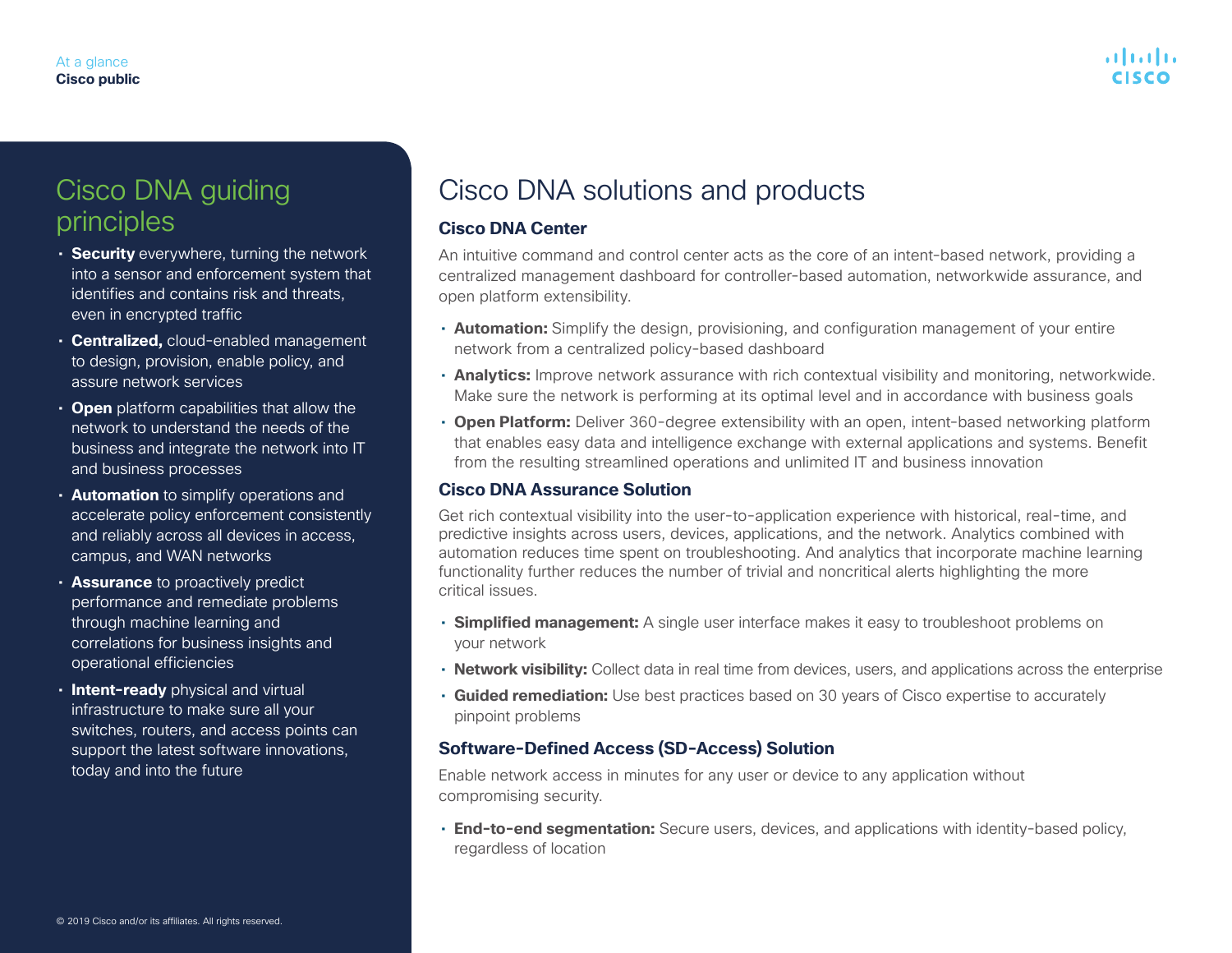### Cisco Services

We help organizations accelerate the journey to digitization by unlocking the network's full potential. With proven experience, best practices, and innovative tools, we help you confidently move to a secure, automated, intent-based network. Manage, scale, and secure your Cisco DNA solutions with our comprehensive lifecycle of advisory, implementation, software integration, optimization, technical, and IT training services. [View all services](https://www.cisco.com/c/en/us/solutions/enterprise-networks/service-listing.html).

- **User policy workflows:** Use Cisco DNA Center to design, provision, and manage your wired and wireless networks
- **Intelligent network fabric:** Enable a consistent user experience anywhere with insights and analytics into user and application behavior

### **Software-Defined WAN (SD-WAN) Solution**

Accelerate digital and cloud transformation at your remote sites with a cloud-delivered overlay WAN architecture

- **Better user experience:** Deploy applications in minutes on any platform. Deliver a consistent user experience and predictable performance
- **Greater agility:** Get faster, easier deployment and operation of your WAN, and faster performance using less bandwidth
- **Advanced threat protection:** Securely connect users to applications. Multilayer security encrypts all data for protection, from the WAN edge to the cloud

### **Cisco DNA Security Solution**

Turn your whole network into a powerful security sensor and enforcer that integrates with security operations to detect and contain growing threats.

- **Encrypted Traffic Analytics (ETA):** Enables the network to serve as an even more advanced security sensor capable of detecting threats even in encrypted traffic
- **Cisco Stealthwatch®:** Provides network visibility and security analytics to rapidly detect and contain threats
- **Cisco TrustSec® and Cisco Identity Services Engine (ISE):** Enable fast and simple segmentation as part of the SD-Access solution to control networkwide access, enforce security policies, and help meet compliance requirements

#### **Cisco DNA-ready Infrastructure**

Cisco DNA-ready infrastructure products include a portfolio of routing, switching, and wireless products, including the Cisco Catalyst® 9000 family of switches, wireless access points, and wireless controllers. [Cisco DNA-ready products.](https://ebooks.cisco.com/story/5cae9effe9705078f1b42516#!/page/1)